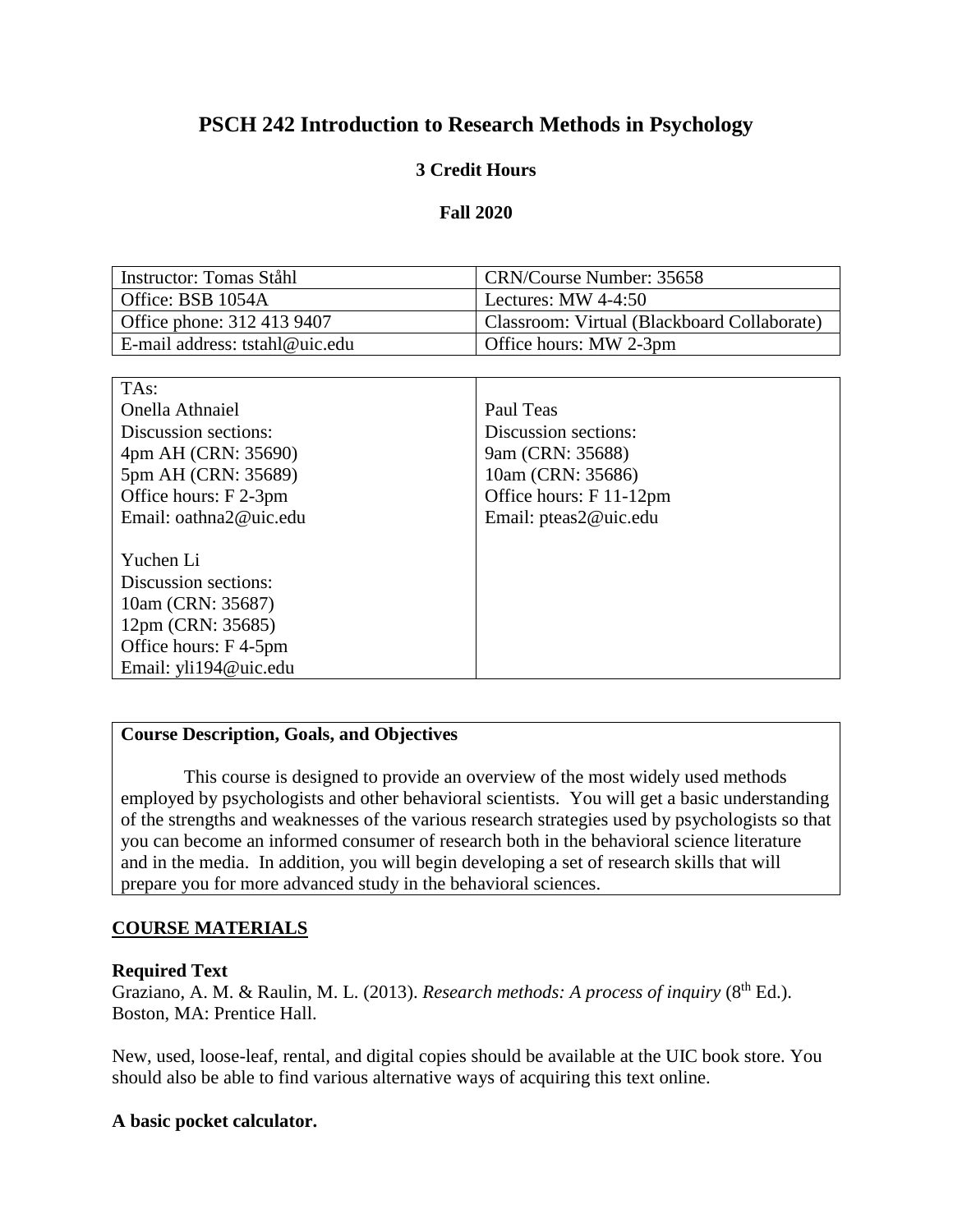You will also need a calculator. Any basic calculator will do as long as it can perform addition, subtraction, multiplication, and division, as well as compute square roots.

#### **Required Technology**

Students will need regular access to a personal computer that runs on a broadband Internet connection. Please contact ACCC to request and borrow a laptop or be assigned a hotspot for the semester if you do not have the required hardware and internet capabilities.

# **COURSE STRUCTURE AND POLICIES**

### **Lectures**

Two lectures will be uploaded on blackboard every week (unless stated otherwise), and you can watch them as many times as you want, at your convenience. Lectures will be recorded using Blackboard collaborate. I intend to record the lectures at 4pm on Mondays and Wednesdays, and upload them immediately afterwards. If you want to, you can attend the lectures live, as they are being recorded. However, **attending the lectures live is neither required, nor expected**.

### **Discussion sections**

Discussion sections will take place **live every Friday**, on Blackboard collaborate, unless stated otherwise (see schedule at the end of the syllabus). Discussion sections are designed to give you "hands on" experience with the concepts discussed in class. **Attendance during discussion sections is expected**. Normally attendance during discussion sections would have counted toward your grade in this class. However, because students may have trouble with internet connectivity, as well as other challenges associated with online learning, we will not penalize nonattendance this semester. Everyone will get full points for attendance. But I repeat, **you are expected to attend discussion sections**.

#### **Missed or Late Work**

It is crucial that you turn in assignments on time. Unless stated otherwise, you must upload **an electronic copy of the assignment to Safe Assign on Blackboard before the deadline**.

Late assignments will be penalized **10% for each day** (up to 24 hours) that it is turned in late. The only late work that will be accepted without penalty will be work presented with a **documented excuse** (such as a documented case of illness or death in the family)*.* In this case, you must contact the professor by email (and copy the TA) as soon as possible to document your excuse.

# **Office hours**

The instructor, as well as the TAs, have online office hours every week (see top of syllabus). If you want to see me during office hours, please send me an email in advance. **At the time of my office hours, you will find me in the virtual Course room on Blackboard collaborate**. If you want to see your TA during office hours, let him/her know in advance via email, and then **go to your Discussion section's virtual Course room for the meeting**.

#### **Electronic Communication**

Provided that you ask a reasonable question and articulate yourself clearly in your message, I will respond to e-mails. However, please understand that I receive a lot of e-mails in a given day. Therefore, please expect that it may take up to 48 hours until you receive my response.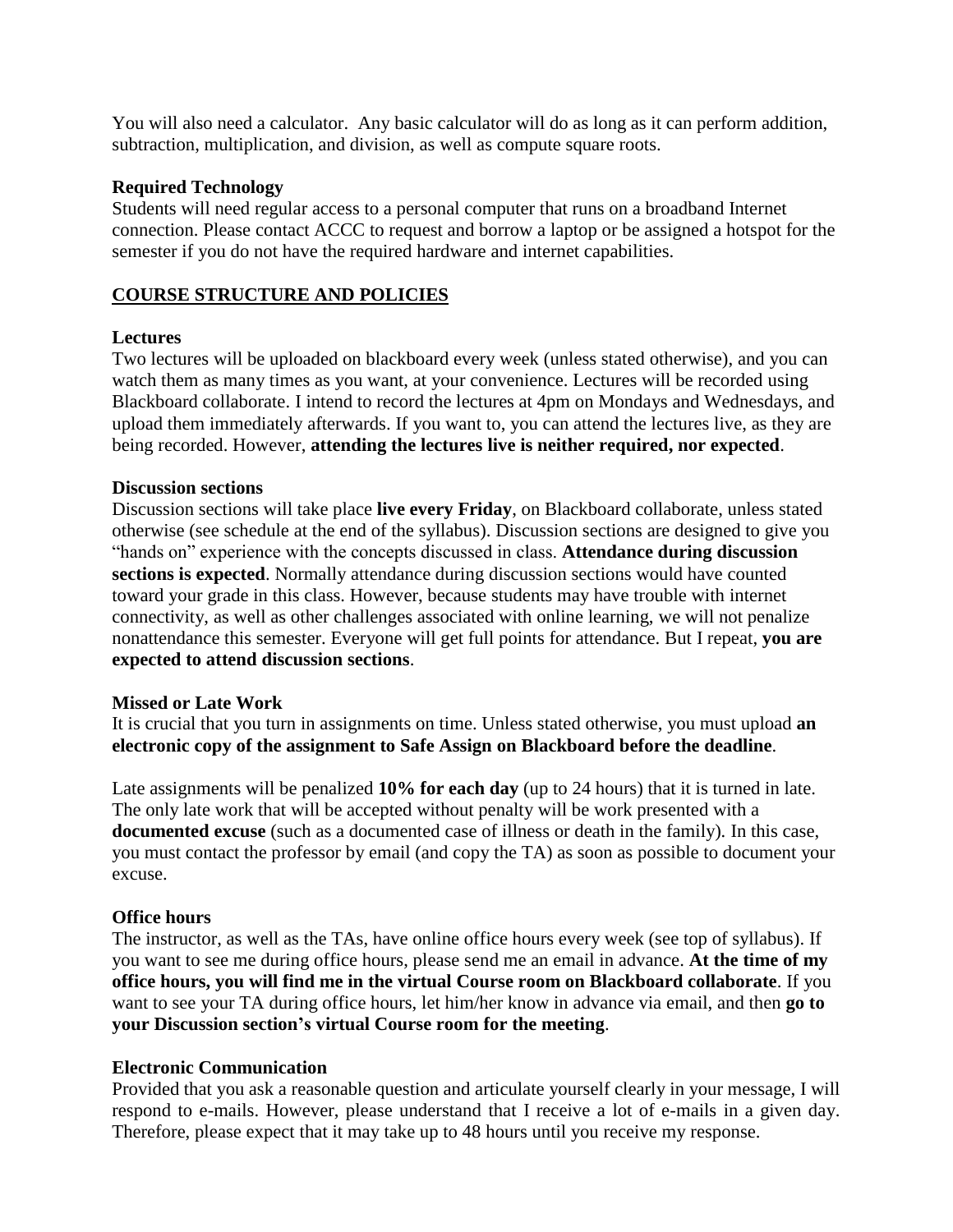Many things I am asked in emails are things that are addressed in this document (e.g., can I drop an exam?) or things that I have already addressed in class. I will not respond to these emails. If what you ask is a question that is relevant to the rest of the class, I may address your question in class instead of responding to the e-mail.

If you e-mail the instructor or your TA and you would like a response, your message should be well thought out, well written, and include information about who you are and what course you are in (or discussion section for the TA).

### **Academic Integrity**

A student who submits work, at any stage of the writing process, which in whole or part has been written by someone else or which contains passages quoted or paraphrased from another's work without acknowledgment (quotation marks, citation, etc.) has plagiarized. Maintain your integrity when completing assignments and be overzealous to give credit where it is due. If you are ever unsure about what constitutes plagiarism, ask me. Students who are found to have plagiarized work may be subject to various disciplinary actions, including a failing grade on a particular assignment, failure of the entire course, and possible expulsion from the university. **For any case of academic dishonesty, my policy is to file a complaint with the Office of the Dean of Students**. For more information about violating academic integrity and its consequences, consult the website of the UIC Office of the Dean of Students at <https://dos.uic.edu/community-standards/academic-integrity>

#### **Respect for Copyright**

Please protect the integrity of all course materials and content. By enrolling in this course, you agree to honor this request. Be mindful of the hard work and time that instructors and TAs put into creating course materials such as exam questions, lecture videos, and reading materials. Please do not upload course materials not created by you onto third-party websites or share content with anyone who is not enrolled in our course. I am grateful for your cooperation in honoring this important request.

# **RELIGIOUS HOLIDAYS**

Campus Policy States: The faculty of the University of Illinois at Chicago shall make every effort to avoid scheduling examinations or requiring that student projects be turned in or completed on religious holidays. Students who wish to observe their religious holidays shall notify the faculty member by the tenth day of the semester of the date when they will be absent unless the religious holiday is observed on or before the tenth day of the semester. In such cases, the student shall notify the faculty member at least five days in advance of the date when he/she will be absent. The faculty member shall make every reasonable effort to honor the request, not penalize the student for missing the class, and if an examination or project is due during the absence, give the student an exam or assignment equivalent to the one completed by those students in attendance. If the student feels aggrieved, he/she may request remedy through the campus grievance procedure.

# **DISABILITY ACCOMMODATION**

UIC is committed to full inclusion and participation of people with disabilities in all aspects of university life. If you face or anticipate disability-related barriers while at UIC, please connect with the Disability Resource Center (DRC) at [drc.uic.edu,](https://drc.uic.edu/) via email at [drc@uic.edu,](mailto:drc@uic.edu) or call (312)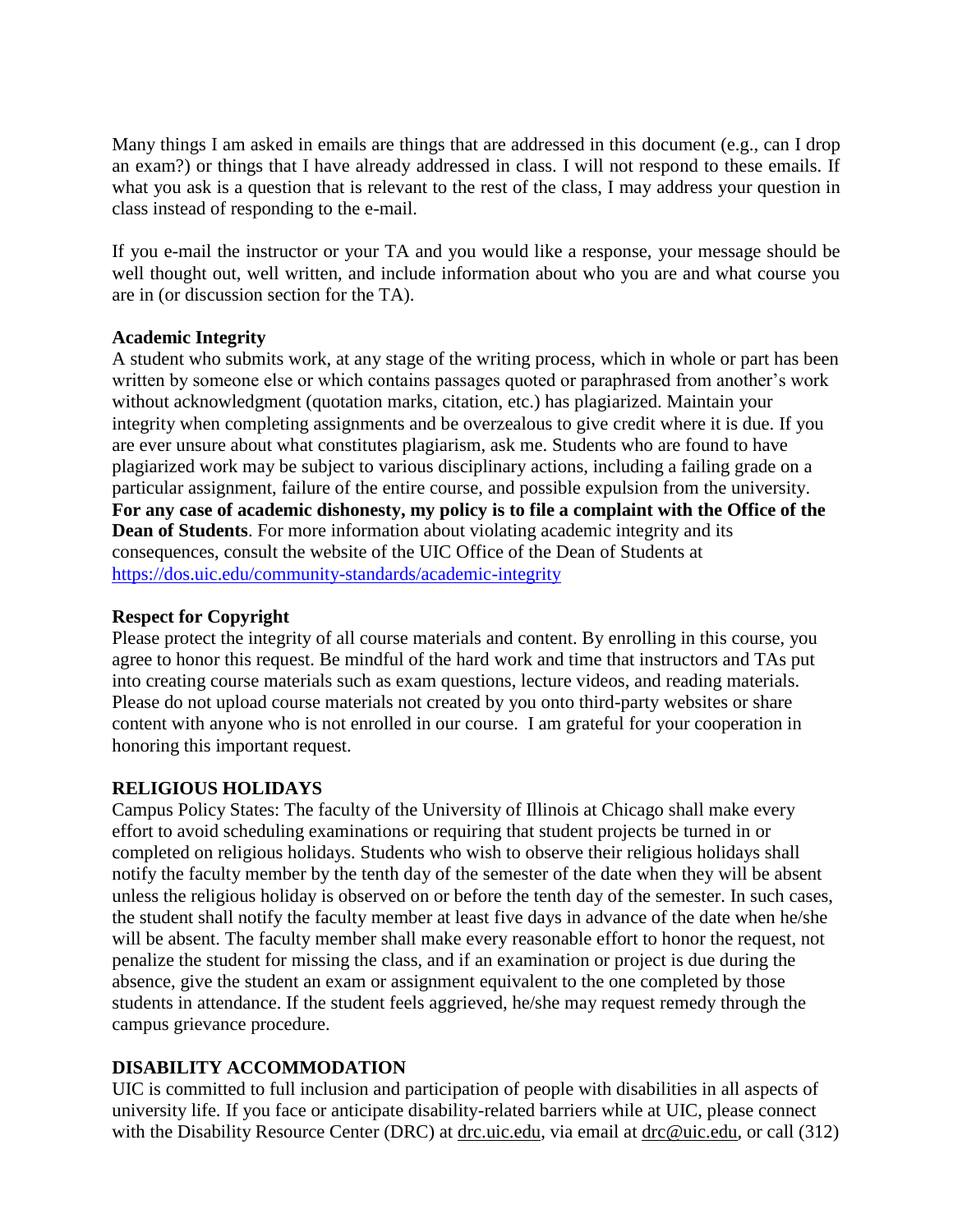413-2183 to create a plan for reasonable accommodations. In order to receive accommodations, you will need to disclose the disability to the DRC, complete an interactive registration process with the DRC, and provide me with a Letter of Accommodation (LOA). Upon receipt of a LOA, I will gladly work with you and the DRC to implement approved accommodations.

# **COURSE REQUIREMENTS, METHODS OF EVALUATION, & GRADING POLICIES**

### **Exams**

There will be four exams offered during the course; three exams during the semester and a final exam. Exams will be made available on blackboard. You will need to download the exam, complete it at home, and upload your completed exam on blackboard before the deadline. **The dates and times for exams are indicated in the schedule at the end of the syllabus**.

**Your lowest exam grade of the four will be dropped**. Exams will make up 80% of your final grade. Exams offered during the semester will be non-cumulative with the caveat that each section of the course builds on previous sections. Though I will not explicitly test you on concepts from an earlier unit, you will have to draw on knowledge from previous units on later exams. A cumulative final exam will be offered during the week of finals.

As mentioned above, the lowest of the four exams will be dropped. I will drop your lowest exam for several reasons. The primary reason one exam will be dropped is that it eliminates the need for make-up exams. **Make-up exams will not be given under any circumstances.** You may be sick or out of town on a particular exam day, or oversleep on the day of the exam. If this were to occur, you would not need to worry about missing the exam because that exam will be dropped. A second reason I drop the lowest exam is that everyone can have a bad day. If you happened to take an exam on a day you were not prepared and you were not satisfied with your score, you could take the final exam. If the score on your final is better than one of your previous exams, the earlier exam would be dropped from your final grade calculation. However, this can only happen if you take the first three scheduled exams. In addition, if you are happy with your first three exam scores, you are not required to take the final.

# **Homework**

You will have a total of six homework assignments over the course of the semester. Homework will be due on the dates outlined in the syllabus. **The lowest of your six homework grades will be dropped. As with exams, there will be no Make-up assignments.** 

#### **Course Grading**

Course grades will be based on exams (80%), homework (16.67%) and attendance during discussion sections (3.33%). As stated above, **you will automatically get full points for attendance this semester,** as we do not want to penalize students who have poor internet connectivity, or any other challenges associated with online learning during the pandemic. Grades will be based on the following scale:

| Grade | Percent      |
|-------|--------------|
|       | $89.5 - 100$ |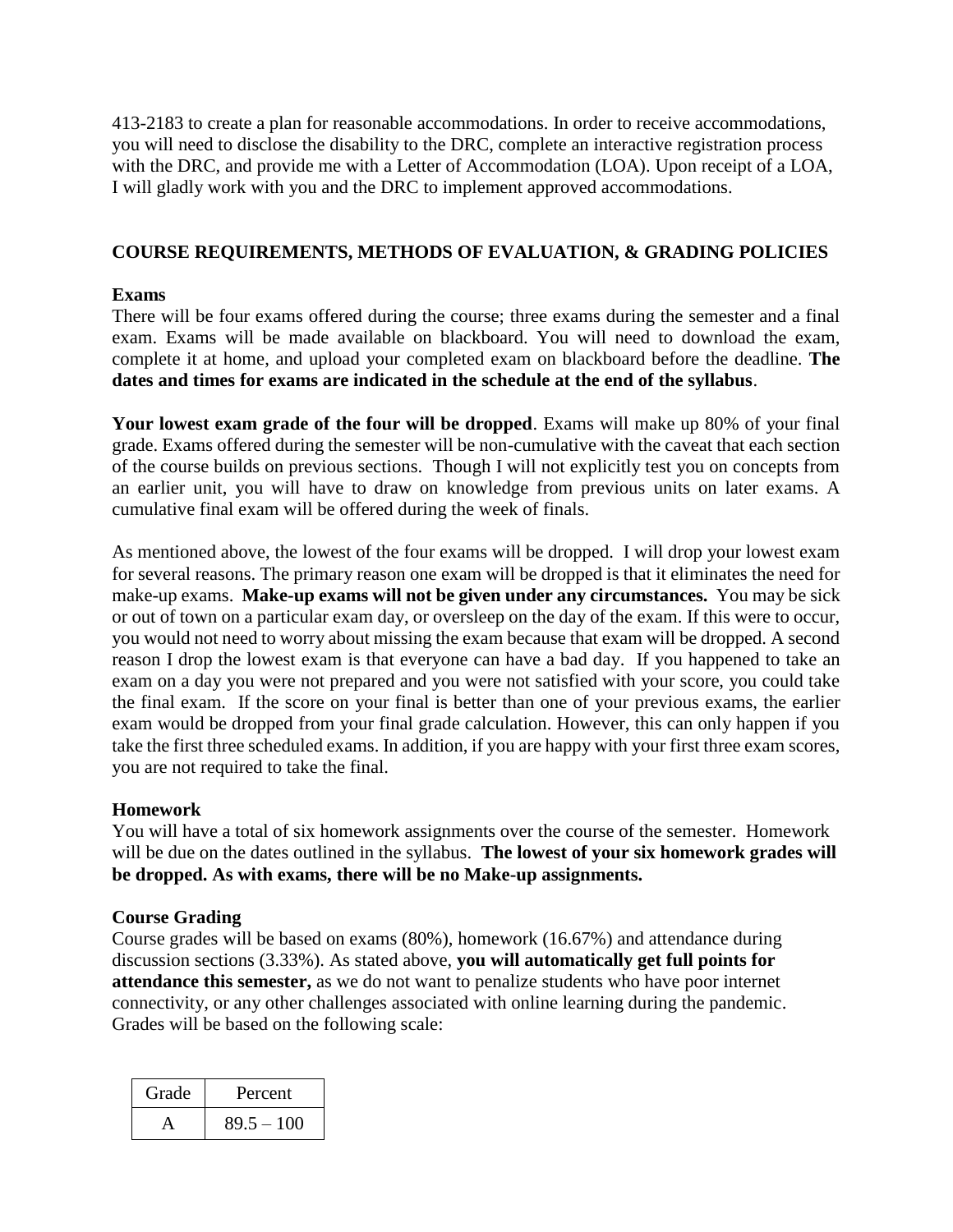| B  | $79.5 - 89.4$ |
|----|---------------|
|    | 69.5-79.4     |
| I) | $59.5 - 69.4$ |
| H. | $0 - 59.4$    |

Your current grade  $(\%)$  will be available on Blackboard throughout the semester, in the column titled "Grade (%)". Y**ou cannot accurately calculate your grade based on raw points, because the grade is weighted** (points for exams and homework are weighted differently). Only rely on the "Grade %" reported on blackboard to determine your current grade.

**It will be your responsibility to keep track of your scores on Blackboard.** If you notice that a score has been incorrectly entered into Blackboard, you must report this information to your TA by Monday of finals week. If you fail to do so, you will receive the grade that appears on Blackboard.

| Week/Day/Date            | <b>Course Event</b> |
|--------------------------|---------------------|
| Week 3, Friday 11 Sept   | Homework 1 Due      |
| Week 5, Monday 21 Sept   | EXAM1               |
| Week 5, Friday 25 Sept   | Homework 2 Due      |
| Week 7, Friday 9 Oct     | Homework 3 Due      |
| Week 9, Monday 19 Oct    | EXAM <sub>2</sub>   |
| Week 9, Friday 23 Oct    | Homework 4 Due      |
| Week 11, Friday 6 Nov    | Homework 5 Due      |
| Week 14, Monday 23 Nov   | Homework 6 Due      |
| Week 15, Wednesday 2 Dec | EXAM <sub>3</sub>   |
| Week 16, TBD             | Final EXAM          |

# **CALENDAR OF MAJOR COURSE EVENTS AND DEADLINES**

#### **UIC RESOURCES**

If you find yourself having difficulty with the course material or any other difficulties in your student life, don't hesitate to ask for help! Come to me, or if it is about an issue beyond this class, please contact your college advisors, or get help from any number of other support services on campus. You can get a referral to the right place, or help on the spot, from concerned advisor in the Undergraduate Success Center (USC) at [usc@uic.edu](mailto:usc@uic.edu).

**The Writing Center,** located in Grant Hall 105, offers one-on-one consultation with student writers who need help developing ideas, or need advice, guidance or additional instruction on any aspects of writing in any class. Tutors are prepared to spend fifty minutes per appointment, and there is no limit to the number of tutoring sessions you can have each semester. Make an appointment and be on time! Bring the paper on which you're working, as well as any related drafts or notes, and information about the assignment. For an appointment, call the Writing Center at (312) 413-2206, or stop by room 105 of Grant Hall. Visit the Writing Center website at [www.uic.edu/depts/engl/writing](http://www.uic.edu/depts/engl/writing) for more information.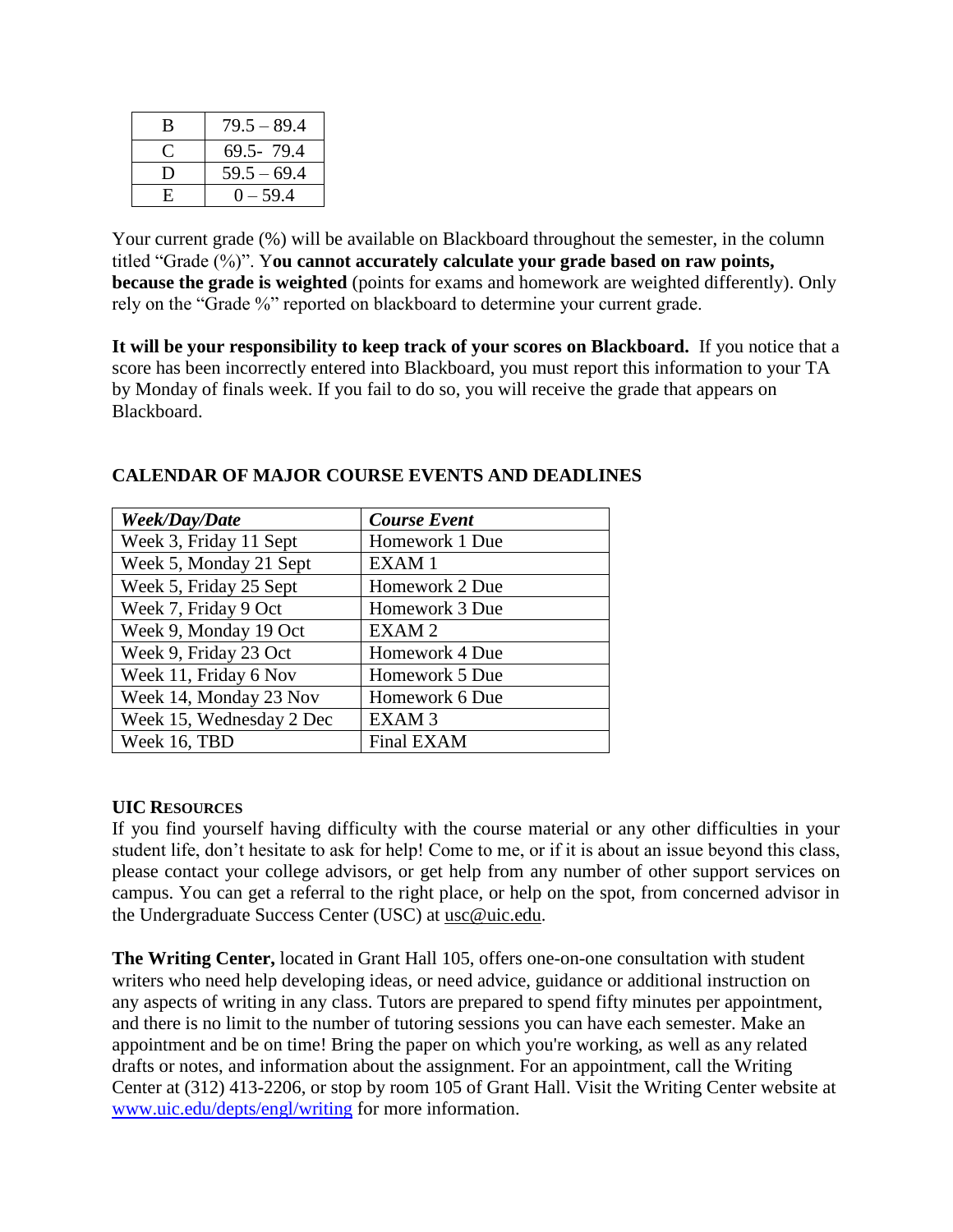**Public Computer Labs** are available throughout campus where you may write and/or print out your work**.** For a list of labs and the hours they're open, go to  $\leq$ www.accc.uic.edu/pclabs>. NOTE: Do not wait until the last minute to print out papers. Sometimes labs have long lines of students waiting for access.

**The Academic Center for Excellence** can help if you feel you need more individualized instruction in reading and/or writing, study skills, time management, etc. Phone: (312) 413-0031.

**Counseling Services** are available for all UIC students. You may seek free and confidential services from the Counseling Center <www.counseling.uic.edu>. The Counseling Center is located in the Student Services Building; you may contact them at (312) 996-3490. In addition to offering counseling services, the Counseling Center also operates the InTouch Crisis Hotline from 6:00 p.m.-10:30 p.m. They offer support and referrals to callers, as well as telephone crisis interventions; please call (312) 996-5535.

### **Tentative schedule**

The following pages contain a listing of topics and assigned readings. All readings will come from the Graziano & Raulin textbook. Students are expected to have read the required readings for the week each topic is covered.

Note: Lectures are recorded, and will be uploaded on Blackboard. You can watch them as many times as you like, at your convenience. **I will record the lectures on Blackboard Collaborate on Mondays and Wednesdays at 4pm. If you want to, you can attend live, as I record the lecture (and ask questions using the chat**). However, you are not expected to attend the lectures live. **You are expected to attend the Discussion sections live**.

| Week<br>#               | <b>Date</b>  | G & R<br>Ch.    | <b>Topic</b>                               |
|-------------------------|--------------|-----------------|--------------------------------------------|
|                         | Asynchronous |                 | Introduction                               |
| $\mathbf{1}$            | Asynchronous | CH <sub>1</sub> | Science and Psychology                     |
|                         | F 8/28       |                 | <b>**No Discussion Section 8/28</b>        |
|                         | Asynchronous |                 | The Research Process                       |
| $\overline{2}$          | Asynchronous | CH 2,<br>3      | Developing Research Questions & Hypotheses |
|                         | $F\,9/4$     |                 | <b>Discussion Section</b>                  |
|                         | Asynchronous |                 | **No Class – Labor Day 9/7                 |
| $\overline{\mathbf{3}}$ | Asynchronous | CH <sub>3</sub> | <b>Research Ethics</b>                     |
|                         | $F\,9/11$    |                 | <b>Discussion Section: Homework 1 Due</b>  |
|                         | Asynchronous |                 | Data and Measurement                       |
| $\boldsymbol{4}$        |              | CH <sub>4</sub> |                                            |
|                         | Asynchronous |                 | Data and Measurement                       |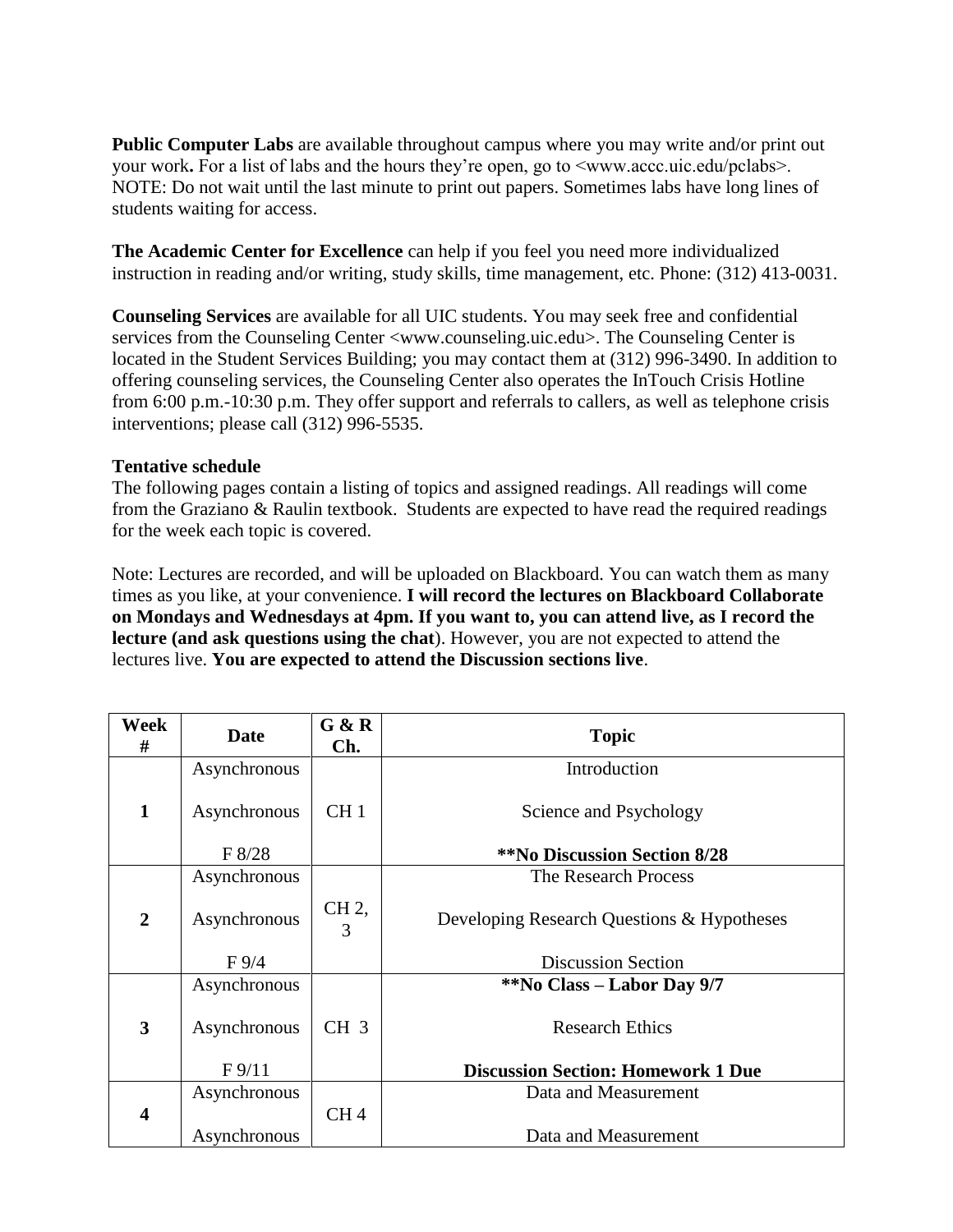|                | $F\,9/18$       |                     | Discussion section                              |
|----------------|-----------------|---------------------|-------------------------------------------------|
|                | M 9/21          |                     | <b>EXAM 1-Monday, September 21</b>              |
|                |                 |                     |                                                 |
| 5              | Asynchronous    | CH <sub>5</sub>     | Numerical Description of Behavior               |
|                | $F\frac{9}{25}$ |                     | <b>Discussion Section: Homework 2 Due</b>       |
|                | Asynchronous    |                     | Numerical Description of Behavior               |
| 6              | Asynchronous    | CH <sub>5</sub>     | Numerical Description of Behavior               |
|                | F 10/2          |                     | Discussion section                              |
|                | Asynchronous    |                     | Numerical Description of Behavior               |
| $\overline{7}$ | Asynchronous    | CH <sub>5</sub>     | <b>Inferential Statistics</b>                   |
|                | F 10/9          |                     | <b>Discussion Section: Homework 3 Due</b>       |
|                | Asynchronous    |                     | <b>Inferential Statistics</b>                   |
| 8              | Asynchronous    | CH <sub>5</sub>     | <b>Inferential Statistics</b>                   |
|                | F 10/16         |                     | <b>Discussion Section</b>                       |
|                | M 10/19         |                     | <b>EXAM 2 - Monday, October 19</b>              |
| 9              | Asynchronous    | CH <sub>6</sub>     | <b>Low Constraint Methods</b>                   |
|                | F 10/23         |                     | <b>Discussion Section: Homework 4 Due</b>       |
|                | Asynchronous    |                     | <b>Correlational and Differential Methods</b>   |
| 10             | Asynchronous    | CH 7,<br>8          | Hypothesis Testing; Different Kinds of Validity |
|                | F 10/30         |                     | <b>Discussion Section</b>                       |
|                | Asynchronous    |                     | Threats to Internal Validity                    |
| 11             | Asynchronous    | 8, 9                | Controlling Threats to Internal Validity        |
|                | F 11/6          |                     | <b>Discussion Section: Homework 5 Due</b>       |
|                | Asynchronous    |                     | Single Variable, Independent-Group Designs      |
| 12             | Asynchronous    | <b>CH</b><br>10, 11 | Within and Matched Subjects Designs             |
|                | F 11/13         |                     | <b>Discussion Section</b>                       |
|                | Asynchronous    |                     | <b>Factorial Research Designs I</b>             |
| 13             | Asynchronous    | <b>CH12</b>         | <b>Factorial Research Designs II</b>            |
|                | F 11/20         |                     | Discussion section                              |